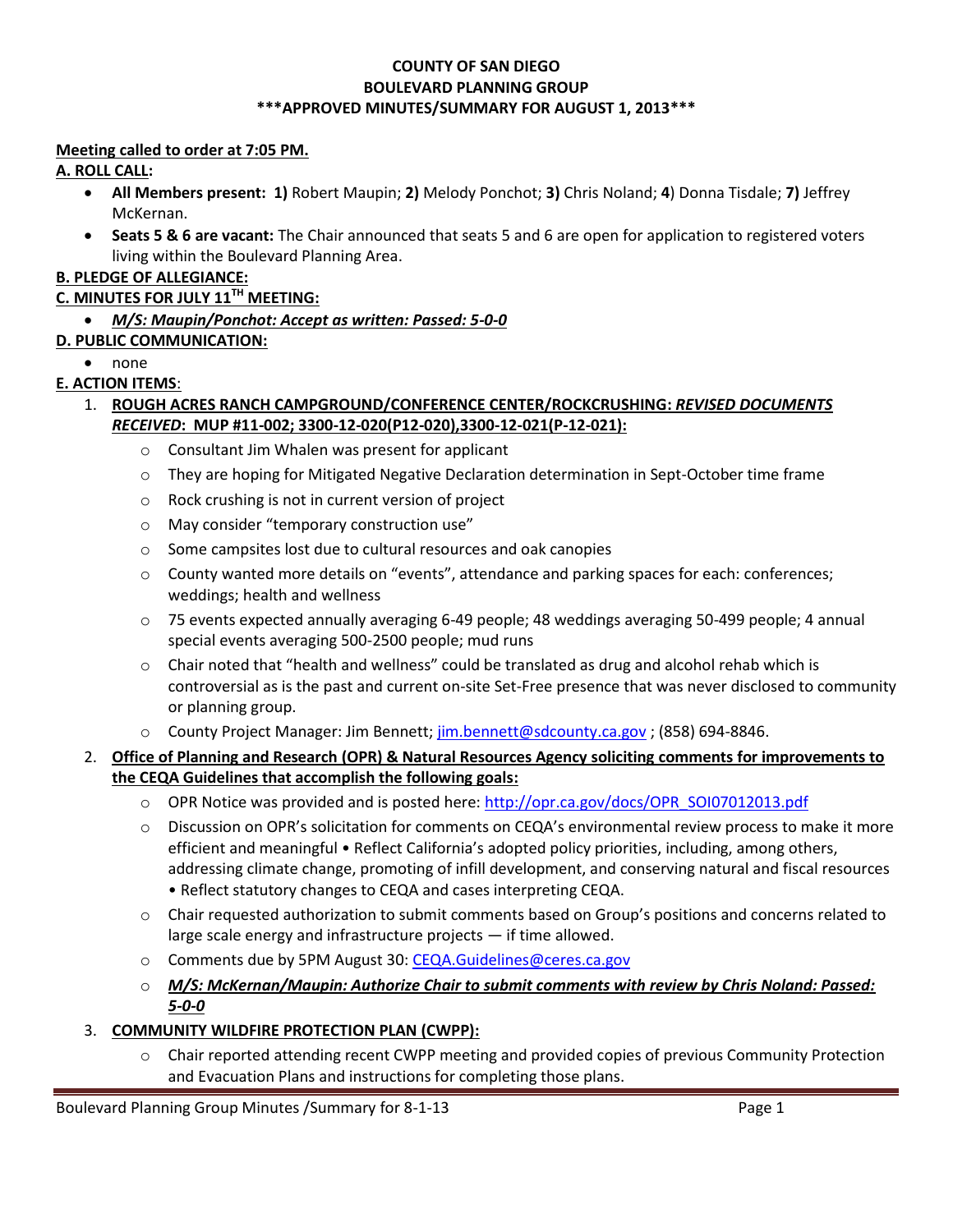- o Current plans are outdated. 5 basics are needed
- o Input needed for the Draft Map being prepared by The Real East County Fire Safe Council
- $\circ$  A consultant (Orson) has been hired by our Fire Safe Council to help write the CWPP
- o Ad-hoc committee (Jeff McKernan & Tammy Daubach) will report back

### **F. GROUP BUSINESS**: Announcements; correspondence; discussion items; project updates

4. **Border Patrol Report:** no BP representatives present

### **5. Revitalization Report:**

- $\circ$  Sam McKernan gave report. Next meeting will be August 6<sup>th</sup> at Jacumba Library
- o There is an opening on the Board. Currently no Boulevard residents are on the board.
- $\circ$  Looking for donations for Back to School Supplies giveaway that will be held in Campo only
- o Sheriff's Department is holding Night Out Against Crime on August 6, 4-7 at 2751 Alpine Blvd.
- $\circ$  First general meeting of new Mountain Empire Amateur Radio Club at 5 PM, August 24<sup>th</sup>, at Major's Dine in Pine Valley
- o Mud bog planned for Miller's Garage opening, with help from East County Posse.
- o Chair stated she believed that Hamann Companies' John Gibson is associated with EC Posse.

#### 6. **Fire Safe Council Report**:

- $\circ$  Sam McKernan gave the report. Next meeting: 6:30 August 26<sup>th</sup> @ Boulevard Fire Training Room
- o More community involvement is needed
- o At her recent Campo coffee meeting, Supervisor Dianne Jacob said she will look into Boulevard Fire dark days, when we had no coverage for 17 days in June and 24 days in July.
- $\circ$  Chief Francois reportedly stated part of problem was lack of driver-operators and a large turnover rate
- o The Fire Fee is back, with bills expected to arrive in September
- o New Boulevard Fire Station is expected to be finished in December 2014. Plans still under review.
- o Supervisor Jacob is still trying to retain the current Fire Station as a Boulevard Community Center when new station is built. No discussion of Sheriff Department moving to new Fire Station.
- o The Ramona Air Tack Base is only guaranteed until September.
- o No news on status of new Cameron Fire Station helipad that was part of Sunrise Powerlink's mitigation

### 7. **Chair's report on July 18th meeting of the Land Development Performance Review Committee:**

- o The Review Committee was formed by Board of Supervisors' in response to the Red Tape Task Force recommendations
- $\circ$  Committee and staff reviewed the Supervisors actions and goals to streamline the planning process, reduce costs, and reduce timelines. Reviewed progress made to-date and pending improvements.
- o New online services are available and in the works at Planning & Development Services: http://www.countynewscenter.com/news/planning-and-development-services-customers-get-newonline-services.

# 8. **WIND ENERGY ORDINANCE & BOULEVARD COMMUNITY PLAN AMENDMENT: CEQA LAWSUIT FILED AGAINST BOARD OF SUPERVISORS MAY 15TH APPROVALS:**

- o Court mandated pre-hearing settlement discussions are reportedly in process
- o County documents and maps are posted here: http://www.sdcounty.ca.gov/pds/advance/POD10007FEIR.html:
- o The CEQA lawsuit is posted here: http://www.sandiegoreader.com/documents/2013/jun/18/lawsuit-over-windturbines-backcountry/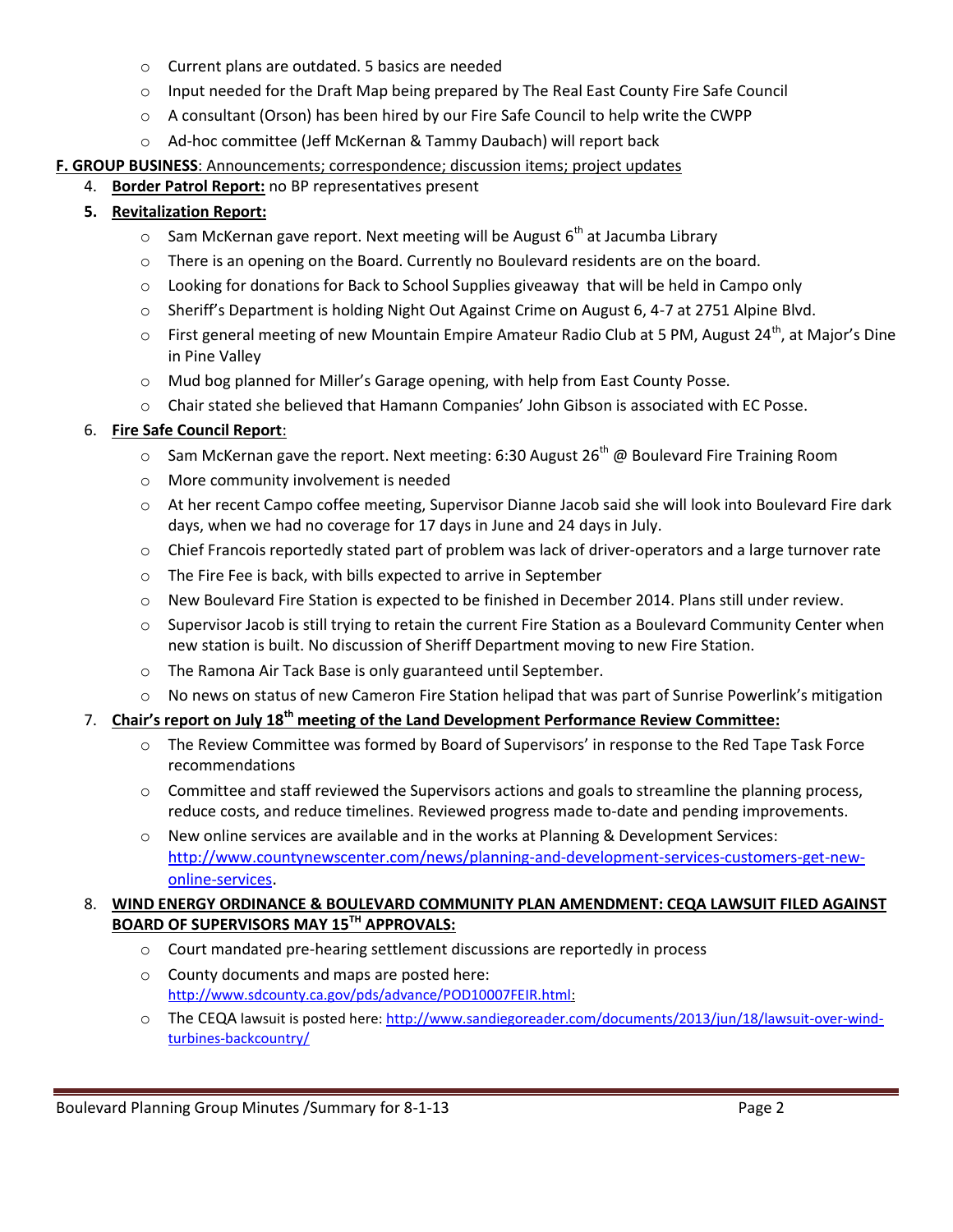- 9. **PROGRAMMATIC EIR FOR 4 SOITEC SOLAR PROJECTS: 168.5 MW OF CONCENTRATING PV SOLAR (7,290 tracking CPV modules @1,200 sq ft each) TOTALING 1,473 ACRES: AB900 CERTIFICATION FOR FAST-TRACKING SIGNED BY GOVERNOR FOR RUGGED SOLAR AND TIERRA DEL SOL SOLAR:** 
	- $\circ$  60 MW Tierra Del Sol Solar & 80 MW Rugged Solar projects are being evaluated at a project-specific level. 6.5 MW LanWest and 22 MW LanEast evaluated at a programmatic level.
	- o Consultant Jim Whalen said they were looking at release of the PEIR around Labor Day
	- o Chair provided copies of a 1-page Gunther Portfolio excerpt that included two photos of Soitec's new 1.5 MW Newberry Springs Solar located on Mountain View Road in Newberry Springs near Barstow.
	- $\circ$  Copies were provided of Planning and Conservation League's 1-page report (April 1, 2013) on their AB900 litigation stating that the Court found that AB900's streamlined CEQA Court review, bypassing Superior Court, was unconstitutional and will not stand.
	- o Whalen was asked why Soitec had not disclosed this critical AB900 detail to the Group or the media.
	- o County project manager: Robert Hingtgen: Robert.Hingtgen@sdcounty.ca.gov or (858) 694-3712
	- o County documents posted here: http://www.sdcounty.ca.gov/pds/ceqa/GPA12-010.html

### **10. ROUGH ACRES RANCH ROAD MAJOR GRADING PERMIT: PDS2011-2700-15622: APPLICANT GREGG HAMANN: CONSIDER ENDORSING CHAIR'S COMMENTS:**

- o New private connector road proposed across Tule Creek 100-year flood plain between Ribbonwood Road and McCain Valley Road to serve as access for Iberdrola's Tule Wind, Soitec Solar's Rugged Solar, and proposed Rough Acres Campground & Conference Center.
- o Jim Whalen reported nothing new on Rough Acres Ranch Road. Need to verify name.
- o Planning and Development Services Director Wardlaw will make decision with no public hearing.
- o Project Manager: Kenneth.Brazell@sdcounty.ca.gov; 858-694-2728 ph; 858-694-8928 fax.

#### **11. LIVE OAK SPRINGS BULK WATER SALES; SOURCE CAPACITY ASSESSMENT; CPUC INVESTIGATION PROCEEDING # I.12-08-004:**

- $\circ$  Chair provided copies of the summary of the Modified Presiding Officer's decision authorizing superior court action for appointment of a receiver for Live Oak Springs Water Company, dated 7-29-2013.
- o CPUC Assigned Administrative Law Judge's Proposed Decision dated May 14, 2013 is posted here: http://docs.cpuc.ca.gov/PublishedDocs/Efile/G000/M064/K723/64723607.PDF.
- o CPUC proceeding documents are posted here including the Modified Presiding Officer's decision, Nazar Najor's Live Oak Springs Water Company filings, and June 13<sup>th</sup> appeal: http://delaps1.cpuc.ca.gov/CPUCProceedingLookup/f?p=401:56:184981512850101::NO

# 12. **SOL ORCHARD BOULEVARD SOLAR MAJOR USE PERMIT APPLICATION (P12-025) FOR 108 ACRES SOUTH OF OLD 80 AND EAST OF TULE JIM ROAD:**

- o Chair reported that Sol Orchard's President, Jeff Brothers, e-mailed her (July 23) confirming that Sol Orchard *is not* moving forward with their 5MW Boulevard Solar project adjacent to the expanded Boulevard Substation site.
- $\circ$  They do expect to move forward with a smaller 1 MW or so project, with storage, at the same site.
- o County project manager: Mark Slovick: 858-495-5172; Mark.Slovick@sdcounty.ca.gov

### 13. **INVENERGY'S 160-250MW SHU'LUUK WIND & SOLAR FINAL EIS IS PENDING PUBLIC RELEASE:**

- o Chair confirmed cancellation of the Shu'luuk Wind by Invenergy's Tecate Divide Wind Energy LLC, after a second tribal vote was taken to reject the project lease.
- o The Tecate Divide Wind Energy LLC letter to SDG&E's Transmission Planning Manager is dated June 21, 2013 and requests that "…all current permitting and licensing activities associated with SDG&E Interconnection Facilities (as defined by LGIA) be ceased".
- o The project website was disabled in June: www.shuluukwind.com
- o Bureau of Indian Affairs Project contact: Lenore Lamb (BIA): (951)276-6625 (ext.254).